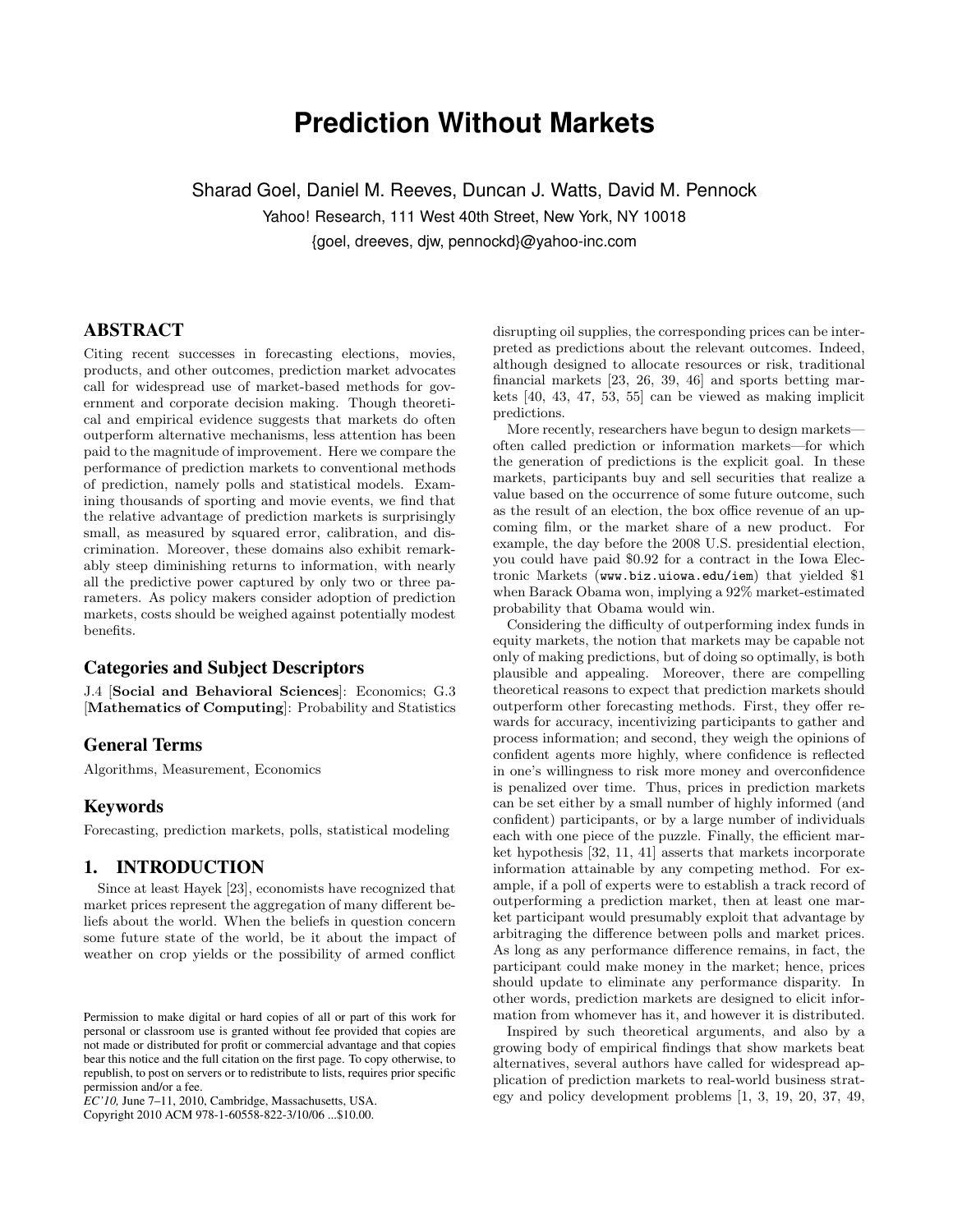56]. The theoretical and empirical analyses on which these claims are based, however, have focused primarily on the relative ranking of prediction methods. By contrast, the magnitude of the differences in question has received much less attention, and as such, it remains unclear whether the performance improvement associated with prediction markets is meaningful from a practical perspective. Here we compare the performance of prediction markets to polls and statistical models across several thousand sports and movie events. We find that all reasonable prediction methods perform roughly equally on three related, but distinct measures: squared error, calibration, and discrimination. For example, the Las Vegas market for professional football is only 3% more accurate in predicting final game scores than a simple, three parameter statistical model, and the market is only 1% better than a poll of football enthusiasts. That such elementary methods perform comparably to well designed and mature markets illustrates the surprisingly stark diminishing returns to information, and suggests, more generally, that there may be rather severe limits to prediction.

In the next section we review previous work on prediction markets. In Section 3 we describe the market data and detail our methodology, and in Section 4 we present our main results—analyses of football, baseball, and movie markets. We conclude in Section 5 by discussing the implications and limitations of our findings.

## 2. RELATED WORK

There is a substantial body of empirical evidence showing that prediction markets frequently make more accurate predictions than opinion polls and expert analysts [2, 3, 54, 56]. For example, a number of studies examine political election markets like the Iowa Electronic Markets (IEM) [2, 14, 15, 33, 34], while others examine markets on the Irish betting exchange TradeSports (now Intrade) [51, 50, 57]. In addition to field studies, laboratory experiments have been conducted to examine the performance of prediction markets [13, 35, 36, 48], and to identify various factors—like the number of traders [7], the market payment rules [28], and the design of the security to be traded [6]—that affect accuracy. A common concern about prediction markets is that wealthy traders with ulterior motives could manipulate prices. Rhode and Strumpf [38], however, analyze both controlled and uncontrolled manipulation attempts in real markets and find that the effects of manipulations are for the most part minimal and short lived. Hanson et al. [22] also find that markets appear robust to manipulation in a laboratory setting, while Hanson and Oprea [21] theorize that manipulators, like noise traders, can actually help market liquidity and accuracy.

Other evidence, however, suggests that the relative performance advantage of markets may be small, and that markets may not even be the best performers. In predicting the outcome of football games, pooled expert assessements are comparable in accuracy to information markets [5, 9]. Erikson and Wlezien [10], moreover, argue that previous studies showing that election markets outperform opinion polls make the wrong comparison. They point out that opinion polls reflect preferences on the day the poll is taken, and therefore overestimate the probability that the current poll leader will win—a bias that is particularly acute far in advance of the election. Correcting for this fact, Erikson and Wlezien generate predictions that are superior to those of the IEM. Graefe and Armstrong [18] have likewise found that a simple statistical model, based on single-issue voting preferences, outperformed the IEM with respect to election winners—although their model underperforms the IEM with respect to vote share. Furthermore, Healy et al. [24] show that iterative polls are more robust than markets with few people participating or many outcomes to predict. Finally, though financial incentives are often cited as a key reason for why markets should outperform alternatives, Servan-Schreiber et al. [44] find that play-money and real-money markets perform comparably.

## 3. METHODS

We examine predictions of over 7,000 U.S. National Football League (NFL) games, nearly 20,000 Major League Baseball (MLB) games, and box office revenue for approximately 100 feature films. Though political and policy markets are arguably of the greatest interest, we focus on sports and movies for two reasons: first, events in these domains happen with much higher frequency than presidential elections or product launches, greatly facilitating rigorous evaluation; and second, prediction markets for sports and entertainment are among the deepest and most mature. In the discussion, we consider whether and how our results generalize to other domains.

Market data are obtained from the Las Vegas sports betting markets, TradeSports (now Intrade), and Hollywood Stock Exchange (HSX). The Vegas and TradeSports markets are both real-money markets, and offer participants substantial financial incentives. In 2008, Nevada gamblers bet more than \$1.1 billion dollars on football and more than \$500 million on baseball [4]. TradeSports is much smaller but still relatively deep, with tens of thousands of members trading hundreds of thousands of contracts [45]. The play-money market Hollywood Stock Exchange is the world's leading online entertainment market, garnering about 25,000 unique visitors and 500,000 page views per month in the  $U.S.<sup>1</sup>$ 

Performance Metrics. We assess the performance of prediction mechanisms along three dimensions: root mean squared error (RMSE), calibration, and discrimination.

RMSE quantifies an average difference between predicted and actual outcomes:

$$
\texttt{RMSE} = \sqrt{\frac{1}{n}\sum_{i=1}^n (p_i - X_i)^2}
$$

where  $n$  is the number of events for which predictions are made,  $p_i$  is the predicted outcome for event i, and  $X_i$  is the actual outcome. In the case of football and baseball games, we mostly consider binary outcomes  $X_i \in \{0, 1\}$ , indicating whether the home team wins, where  $p_i$  is then the predicted probability of that occurring. For movies, we take  $X_i$  to be the logarithm of opening weekend box-office revenue.

Though RMSE is one of the most common measures of prediction accuracy, it is in some respects a crude test of performance. In particular, RMSE does not directly assess a prediction method's ability to distinguish between likely and unlikely events. Thus we additionally consider two other performance measures: calibration, which measures the agreement between predicted and observed prob-

<sup>&</sup>lt;sup>1</sup>Web traffic data obtained from quantcast.com.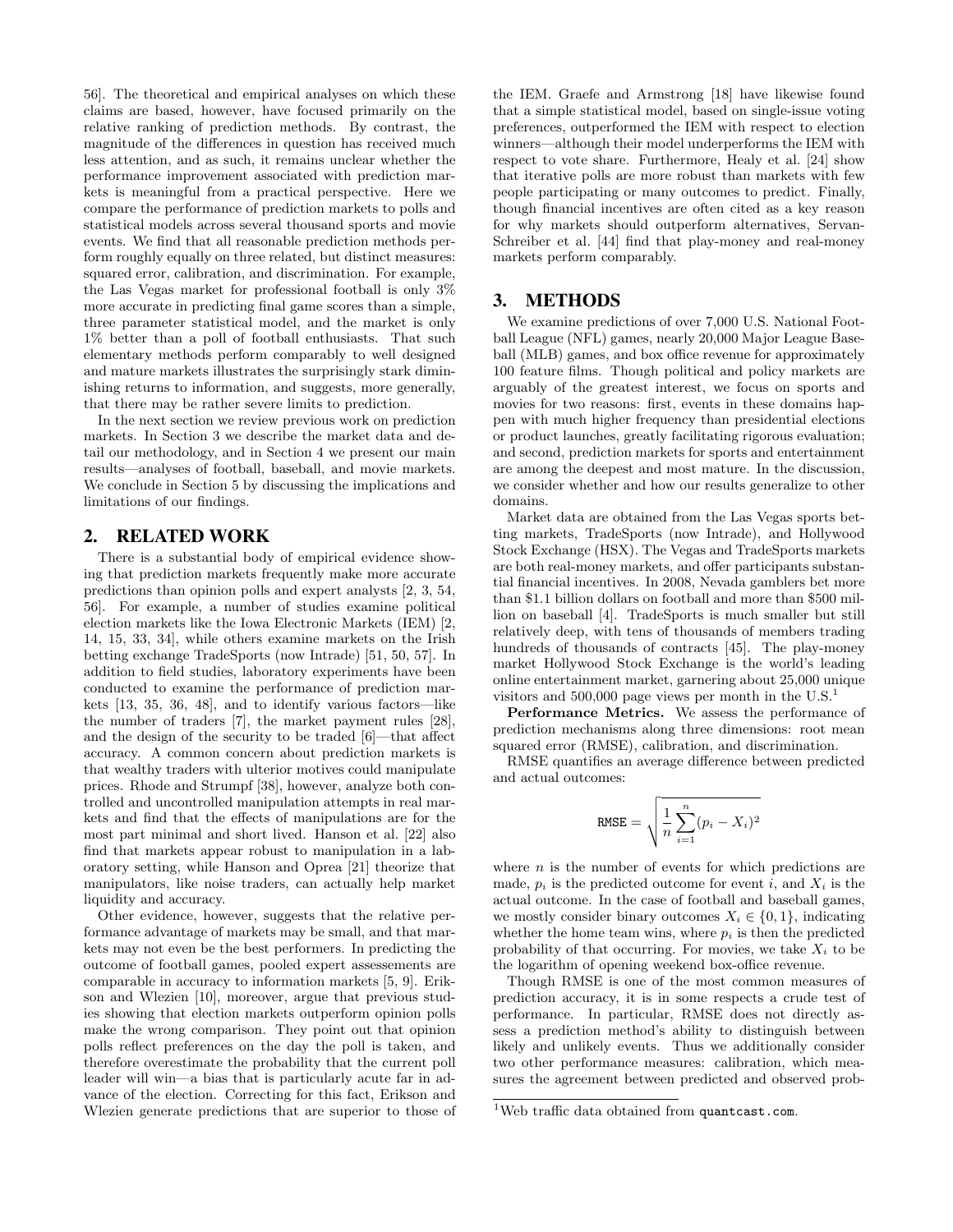abilities; and discrimination, which captures the empirical variability of probabilities over outcomes.

To formally define calibration and discrimination, we first bin predictions into discrete categories. In predicting the probability the home team wins in football and baseball games, we round predictions to the nearest 5%, in which case predictions fall into 21 categories:  $\{0, 0.05, \ldots, 0.95, 1\}$ . For movies, where we predict the natural logarithm of box-office revenue, we round predictions to the nearest 0.5. Specifically, for each event  $i = 1, \ldots, n$  define  $\tilde{p}_i$  as the value of the prediction  $p_i$  rounded to the nearest category, and define  $b_{\tilde{p}_i}$  to be the empirically observed average outcome in that category—for binary outcomes (e.g., indicating whether a team wins) this average is just the proportion of the events that occur. So, for example, if five events were predicted to occur with probability between 0.375 and 0.425, and three of those five events did ultimately occur, we would have  $\tilde{p}_i = 0.4$  for all five events and  $b_{0.4} = 3/5$ . The calibration error is then the root mean squared error between predicted and empirically observed probabilities. Specifically:

$$
\text{Calibration Error} = \sqrt{\frac{1}{n}\sum_{i=1}^n (\widetilde{p}_i - b_{\widetilde{p}_i})^2}
$$

Thus, when a mechanism with zero calibration error predicts an event to occur with probability 0.6, 60% of those events in fact happen.

On its own, low calibration error is not difficult to achieve. For example, knowing that New York City has approximately 121 days of precipitation annually, a perfectly calibrated, but minimally informative rule is to simply predict the chance of rain each day to be 0.33. We hence measure not only calibration, but also discrimination, or the variability of outcomes across prediction categories. Using the same notation as above:

$$
\text{Discrimination} = \sqrt{\frac{1}{n}\sum_{i=1}^n (b_{\tilde{p}_i} - b)^2}
$$

where  $b = (\sum_i X_i)/n$  is the average outcome across all events. More informative mechanisms tend to have higher discrimination. In particular, though the extreme example of always predicting 33% chance of rain in New York City is perfectly calibrated, it has zero discrimination.

## 4. RESULTS

#### 4.1 Football

In predicting outcomes for NFL games, we compare Vegas and TradeSports prediction markets against two poll variants and two simple statistical models. The first poll variant ("filtered polls") was run weekly on Amazon's Mechanical Turk (mturk.com), a web-based crowdsourcing [25, 27] service that permits requestors to post open solicitations for workers to perform tasks (called "human intelligence tasks," or HITs) along with a specified compensation. Workers elect to complete any number of these tasks for which they are then paid by the corresponding requestor. HITs range widely in size and nature, requiring from seconds to hours to complete, and compensation varies accordingly, but is typically on the order of \$0.01–\$0.10 per HIT. In our case, the HIT in question was to make a probabilistic prediction regarding the outcomes of football games. Specifically, in each of the 15 weeks of the 2008 NFL season, we asked 100 people to answer the question "What do you think is the likelihood A will beat B?" for each of the upcoming weekend's scheduled games. We also asked them to state whether they were "confident" or "not confident"in their predictions. We generated aggregate predictions by taking an unweighted average of predictions from confident respondents, where we emphasize that expressed confidence was purely self-reported. Participants were paid \$0.03 per prediction, regardless of their accuracy or confidence; thus poor performance was not subject to any penalties. Moreover, Mechanical Turk has no explicit sporting orientation, nor did we provide any incentives for experts to participate. Thus one would not expect respondents to have any particular expertise beyond what is typical in the general population.

Our second, incentivized poll uses data collected from Probability Sports (probabilitysports.com), an online contest in which participants compete for cash prizes by predicting the outcomes of sporting events. As with the filtered polls run on Mechanical Turk, participants made probabilistic predictions. However, participants on Probability Sports are scored according to a quadratic scoring rule [42], incentivizing and rewarding accuracy. Predictions are publicly visible, and we collected a total of 1.4 million such predictions for 2017 NFL games played over the course of eight years, from 2000 to  $2007.<sup>2</sup>$  We generated an aggregate prediction for each game by taking the unweighted average of all individual predictions for that game. In this case we did not exclude any individual predictions when computing the average since those who decided to enter the contest had already presumably screened themselves.

In addition to the two polls, we compared the markets' performance against that of two simple statistical models. The first uses only the historical probability of the home team winning in NFL match-ups. Based on 31 years of NFL data, we find this baseline probability is  $b = 0.58$ . Thus, our first model—the baseline model—predicts for each game that the home team will win with probability 0.58, regardless of which teams are playing. The second model—the win-loss model—incorporates both the home field advantage captured by the baseline, and the recent win-loss record of the two playing teams. Specifically, when teams A and B play each other on A's home field, the win-loss model estimates the probability A wins to be  $b + (R_A - R_B)/2$ , where  $b = 0.58$  is again the baseline probability of the home team winning,  $R_A$  is the percentage of games team A has won out of its last 16 match-ups (the number of regular season games played annually by each team), and  $R_B$  is the corresponding percentage for team  $B$ <sup>3</sup>. This model, while more complicated than the baseline prediction, still ignores almost all the details of any particular game, incorporating only easily obtainable information.

The polls and models described above all generate predictions for the probability the home team wins. In contrast,

<sup>2</sup>Probability Sports was discontinued at the end of the 2007– 2008 season.

<sup>3</sup>To motivate the win-loss model, we note that the approximate percentage of home games A wins is  $b + (R_A - 1/2)$ , and the approximate number of away games  $B$  loses is  $1 - [(1 - b) + (R_B - 1/2)].$  Averaging these two quantities gives the model estimate. Alternatively, one could fit a logistic regression with  $R_A$  and  $R_B$  included as features; doing so yields similar results.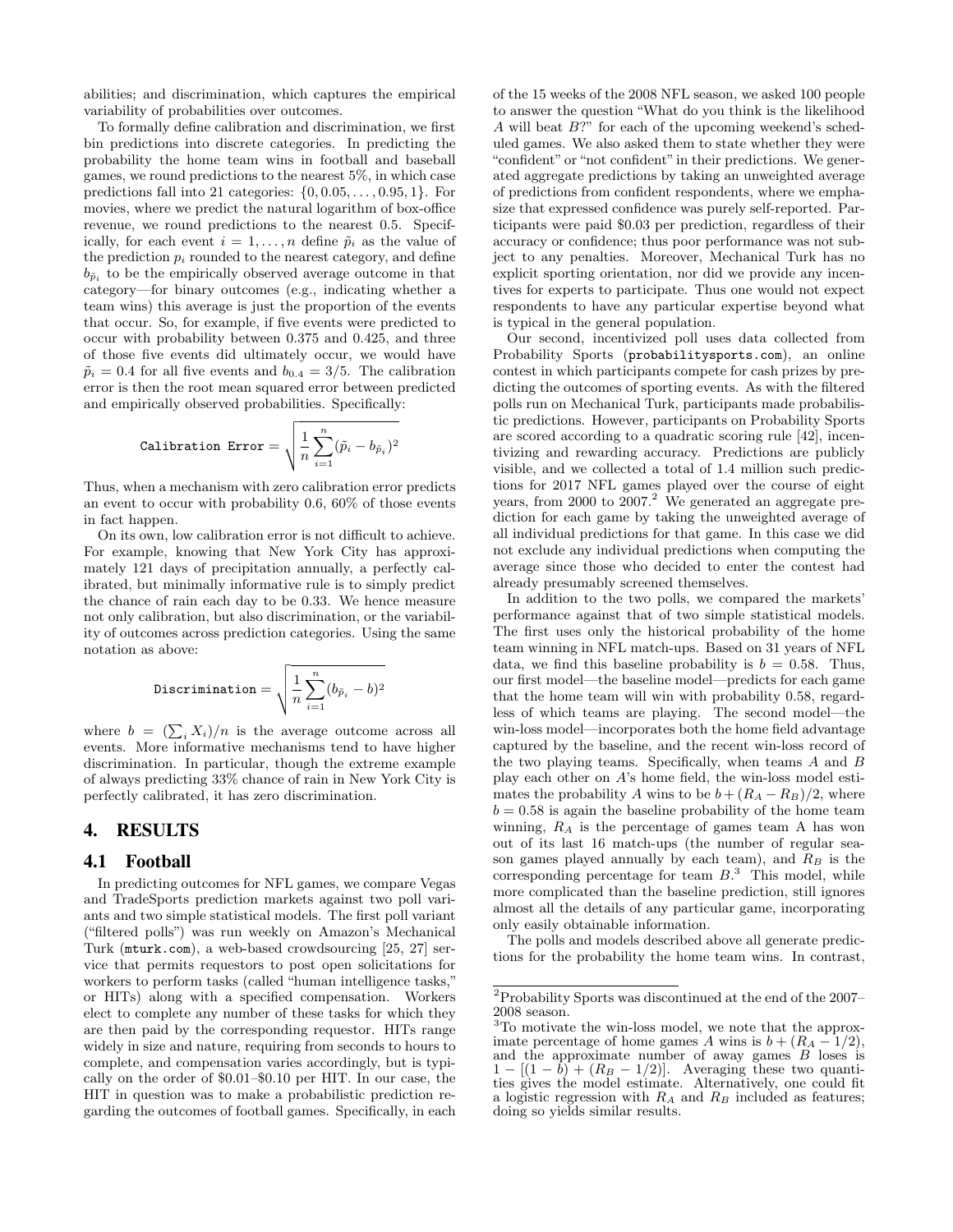

Figure 1: A comparison of money line predictions of the home team winning in NFL games to predictions generated via a model that converts point spreads to probabilities.

football markets generally yield spread predictions on the final point difference between the playing teams (i.e., the home team score minus the away team score). Fortunately, spread and probabilistic predictions are statistically comparable [16]. To transform spread to probabilisitic predictions, on 7,152 NFL games from 1978 to 2008 we fit the logistic regression model

$$
\Pr(\texttt{home team wins}) = \text{logit}^{-1}(\beta_0 + \beta_1 \times \texttt{spread})
$$

where  $\text{logit}^{-1}(x) = e^x/(1+e^x).^4$  For a subset of 494 NFL games, we have both spread and probabilistic market predictions, from so-called money-line markets. On this subset we find that the spread-inferred and the probabilistic market predictions are in very good agreement, having a correlation of 0.99. This conversion is depicted in Figure 1, where each circle represents an NFL game. The probabilistic prediction is given on the  $x$ -axis, and the prediction inferred from the spread via the regression model is given on the  $y$ -axis. In light of this tight relationship, we convert between spread and probabilistic predictions as convenient.

Having described the six methods—two markets, two polls, and two statistical models—for predicting the probability the home team wins in NFL games, we consider the overall performance of each mechanism. Consistent with past empirical studies and theoretical arguments, the Vegas and the TradeSports markets are the best performers, both having an RMSE of 0.46. At the other extreme the baseline model is the worst performer, with an RMSE of 0.49. The performances of the remaining strategies lie in between that of the markets and the baseline model: Probability Sports,

$$
\texttt{spread} = \beta_0 + \beta_1 \times \texttt{predicted probability} + \epsilon
$$



Figure 2: RMSE of six methods for predicting final point differences (i.e., home team score minus away team score) in NFL games.

the win-loss model, and the filtered polls all have an RMSE of 0.47. To aid interpretation of these results, and also to ensure that the markets are not handicapped by our conversion of spread to probabilistic predictions, we consider the complementary problem of predicting the final point difference between the playing teams. Figure 2 shows that RMSE in this case ranges from 13.3 for the markets to 14.5 for the baseline model. On average, that is, the market predictions differ from the actual point difference by approximately 13.3 points, and predictions from the baseline model are off by 14.5 points. Overall, the ordering of these prediction methods is unsurprising: prediction markets beat models and polls, and all methods beat the baseline. What is surprising, however, is that the various mechanisms differ by so little: in predicting the final point difference, the win-loss model—which recall has only three parameters—is only 0.4 points (3%) worse than the markets, and Probability Sports is only 0.1 points  $(1\%)$  worse than the markets. Figure 3 displays the difference between the Vegas market and the win-loss model from 1978 to 2008.

The similarity in performance of these prediction methods, moreover, is not due to any apparent anomaly in the markets. To test for obvious market inefficiencies, we predicted the final point difference in each game via a model that includes the market spread along with several other features. Specifically, we fit the linear regression model

point difference = 
$$
\beta_0 + \beta_1 \times
$$
 spread +  $\beta_2 \times X_{\text{spread}>0}$ 

+ 
$$
\sum_{i}
$$
  $\beta_{\text{hometeam}[i]} \times H_i$   
+  $\sum_{i}$   $\beta_{\text{awayteam}[i]} \times A_i + \epsilon$ 

where spread is the market predicted point spread,  $X_{\text{spread}>0}$ is a dummy variable indicating whether the spread is greater than zero, and  $H_i$  and  $A_i$  are dummy variables indicating which teams are playing in the given game. In particular,

<sup>4</sup>To convert the probabilistic poll and model predictions to spread predictions, we analogously fit a linear regression: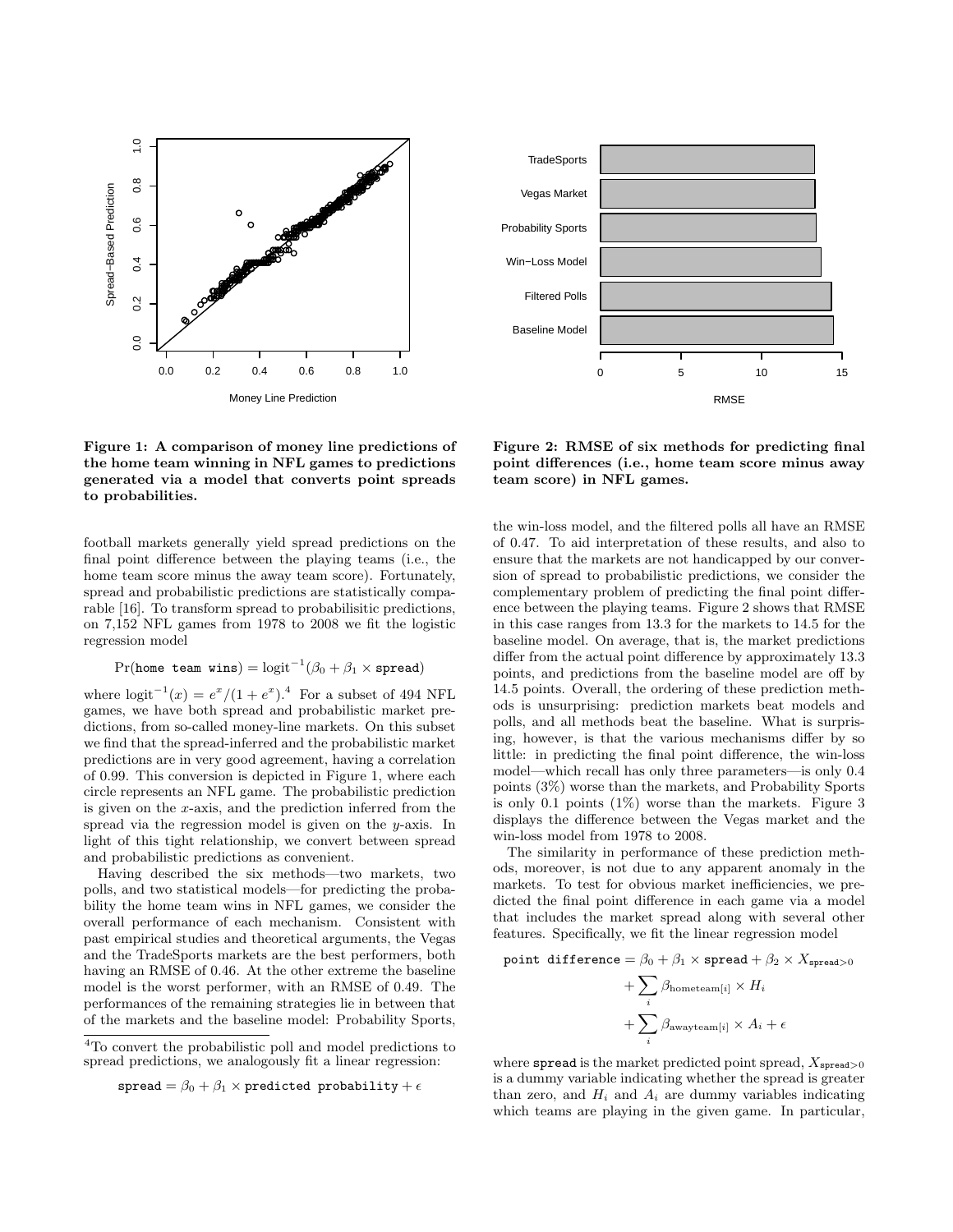

Figure 3: Yearly performance of the Vegas market and the win-loss model in predicting final point differences (i.e., home team score minus away team score) in NFL games.

|                    | Calib. Err. | Discrim. | RMSE |
|--------------------|-------------|----------|------|
| Vegas Markets      | 0.02        | 0.17     | 0.46 |
| TradeSports        | 0.05        | 0.19     | 0.46 |
| Probability Sports | 0.05        | 0.17     | 0.47 |
| Win-Loss Model     | 0.02        | 0.14     | 0.47 |
| Filtered Polls     | 0.10        | 0.18     | 0.47 |
| Baseline Model     | 0.02        | 0.00     | 0.49 |

Table 1: Calibration error, discrimination, and RMSE for several methods in predicting the probability the home team wins in NFL games.

the model corrects for systematic bias that depends on which teams are playing. In an efficient market, a prediction based on such a model should perform on par with simply using the spread to predict the final point difference. We find this to be the case: with 5-fold cross-validation, the RMSE of 13.3 points for this model is identical to the RMSE of the spread alone.<sup>5</sup> Furthermore, despite differences in the fee structure of the Vegas and TradeSports markets, both perform identically.

We next move beyond RMSE to account separately for calibration and discrimination. Figure 4 shows the full distribution of predicted and empirically observed outcomes of the six forecasting methods, where predictions are binned into 5% intervals and the area of each circle represents the number of predictions in the corresponding probability range. As should be clear from the figure, all methods produce predictions that lie roughly on the diagonal. All methods are therefore reasonably well calibrated—predicted

probabilities agree with observed probabilities within any given bin—however, they differ in their ability to discriminate. Most notably, whereas the baseline model includes all events in the same bin, thereby effectively treating high and low probability events as indistinguishable, other methods distinguish between empirically likely and unlikely events, as indicated graphically by the dispersion of bins along the diagonal. Table 1 confirms these visual impressions, quantifying the calibration and discrimination of each method, and also reveals two main findings. First, two out of the six methods are inferior to the others along one dimension or the other: filtered polls discriminate well but are not as calibrated as the other methods; whereas the baseline model is well calibrated but does not discriminate. And second, four of the six methods—the Vegas and Tradesports markets, Probability Sports, and the win-loss model—remain comparable both in terms of calibration and discrimination.

That the poor discrimination of the baseline model carries so small a penalty in terms of RMSE is due in part to specific features of the NFL (e.g., salary caps) that ensure that most games are played between closely matched teams, and hence are decided with probabilities close to 50%. In other words, although the baseline model does perform poorly for high and low probability events, the relative rarity of such events means that it is not penalized much for these failures. One might therefore suspect that in domains (such as policy analysis) where events are not designed to be coin tosses, and where possibly the predictions of greatest interest may be for extreme probability events, less discriminating methods would perform correspondingly worse than they do here. To test this idea, we recomputed the RMSE of the six prediction methods exclusively for lopsided pairings between "winning" teams (that have won at least 9 of their past 16 games) and "losing" teams (lost at least 9 of 16). This subset comprises 37% of the data. As expected, the baseline model performed worse on these games (RMSE increased from 14.5 to 15.1 points), but RMSE of the TradeSports and Vegas markets, Probability Sports, and the win-loss model were approximately unchanged, at 13.0, 13.2, 13.4, and 13.5, respectively. Thus, even for these more extreme events, we find prediction markets again have only a small advantage over conventional forecasting methods.

## 4.2 Baseball

Although we have considered a number of performance measures, it is possible that football remains a special case even in the domain of sports in that outcomes are dominated by hard to anticipant events—a hail Mary pass in the final minutes, for example, or an intercepted ball against the flow of play—for which there is relatively little real information on which to base sophisticated predictions. In addition to football, therefore, we consider Major League Baseball (MLB)—a sport for which very large amounts of data are collected, and where an entire field, sabermetrics, has been developed along with its own journal, the Baseball Research Journal, specifically for the purpose of analyzing performance statistics. In light of this considerable devotion to statistical models and prediction, one might assume that expert observers, and hence prediction markets, would outperform simplistic models by incorporating game-specific variables like pitching rotation, the recent batting performance of individual players, and so on. As described below,

<sup>5</sup>Cross-validation—also known as rotation estimation protects against overfitting the model to the data. Events are first partitioned into  $k = 5$  subsets of approximately equal size, and then predictions are made for events in each of the k subsets via a model trained on the remaining  $k-1$ subsets.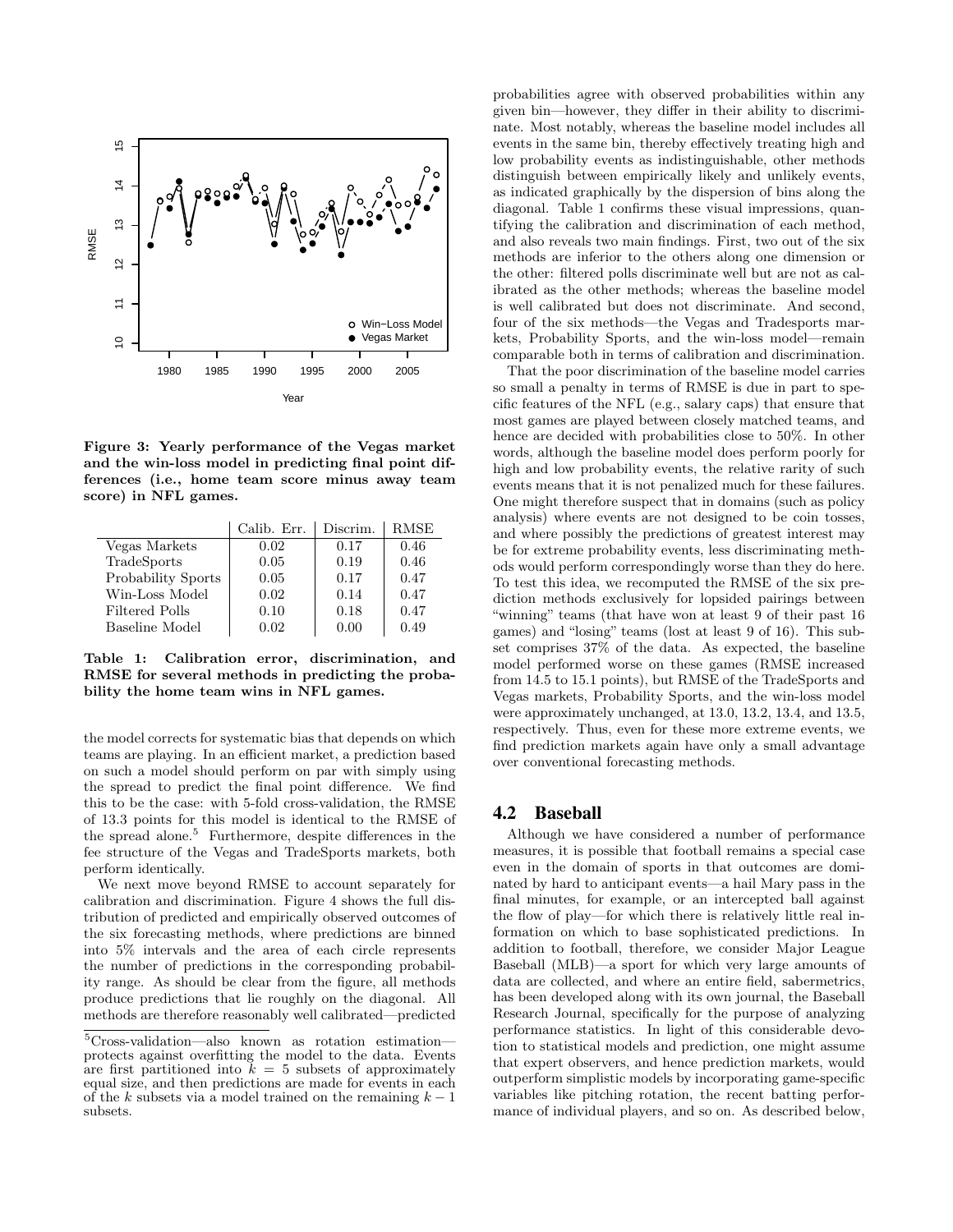

Figure 4: Distribution of predicted and empirical probability estimates for the home team winning in NFL games. The area of each circle represents the number of predictions in the corresponding probability range.

however, we find that baseball markets have only a small advantage over alternative forecasting tools.

We compare the performance of the Vegas market to the baseline and win-loss models for 19,633 Major League Baseball (MLB) games played over seven years, from 1999 to 2006, where the two models were constructed in the same manner as for football. Specifically, the baseline model ignores all game specific information, always predicting the home team wins with probability 0.54—the historical winning percentage of the home team in baseball. Correspondingly, the win-loss model for baseball was identical in form to that used for football predictions: when teams  $A$  and  $B$  play each other on  $A$ 's home field, the probability  $A$  wins is estimated to be  $b + (R_A - R_B)/2$ , where  $b = 0.54$  is the baseline probability of the home team winning,  $R_A$  is the percentage of games team A has won out of its last 162 match-ups (the number of regular season games each team plays annually), and  $R_B$  is the analogous percentage for team  $B$ .

In terms of the three performance measures introduced above—RMSE, calibration, and discrimination—we find once again that the win-loss model performs on par with the market (Figures 5 and 6; Table 2). In particular, the market and the win-loss model both have an RMSE of 0.49, slightly outperforming the baseline model, which has an RMSE of

|                | Calib. Err. | Discrim. | <b>RMSE</b> |
|----------------|-------------|----------|-------------|
| Vegas Markets  | 0.02        | 0.09     | 0.49        |
| Win-Loss Model | 0.02        | 0.07     | 0.49        |
| Baseline Model | 0.01        | 0.00     | 0.50        |

Table 2: Calibration error, discrimination, and RMSE for several methods in predicting the probability the home team wins in MLB games.

0.50.<sup>6</sup> Furthermore, all three methods are well calibrated, with calibration errors of 0.02 for the market and the winloss model, and 0.01 for the baseline model. Finally, although the shortcomings of the baseline model are apparent from its inability to discriminate between high and low probability events, the market and win-loss model remain comparable by this measure as well, with discrimination 0.09 and 0.07, respectively.

## 4.3 Movies

Given the amount of time, energy, and money dedicated to predicting the outcomes of baseball and football games, it is perhaps surprising that in both cases, a relatively simple statistical model can perform almost as well as the best avail-

 ${}^{6}$ An RMSE of 0.5 is achievable for any probabilistic prediction by always predicting 1/2.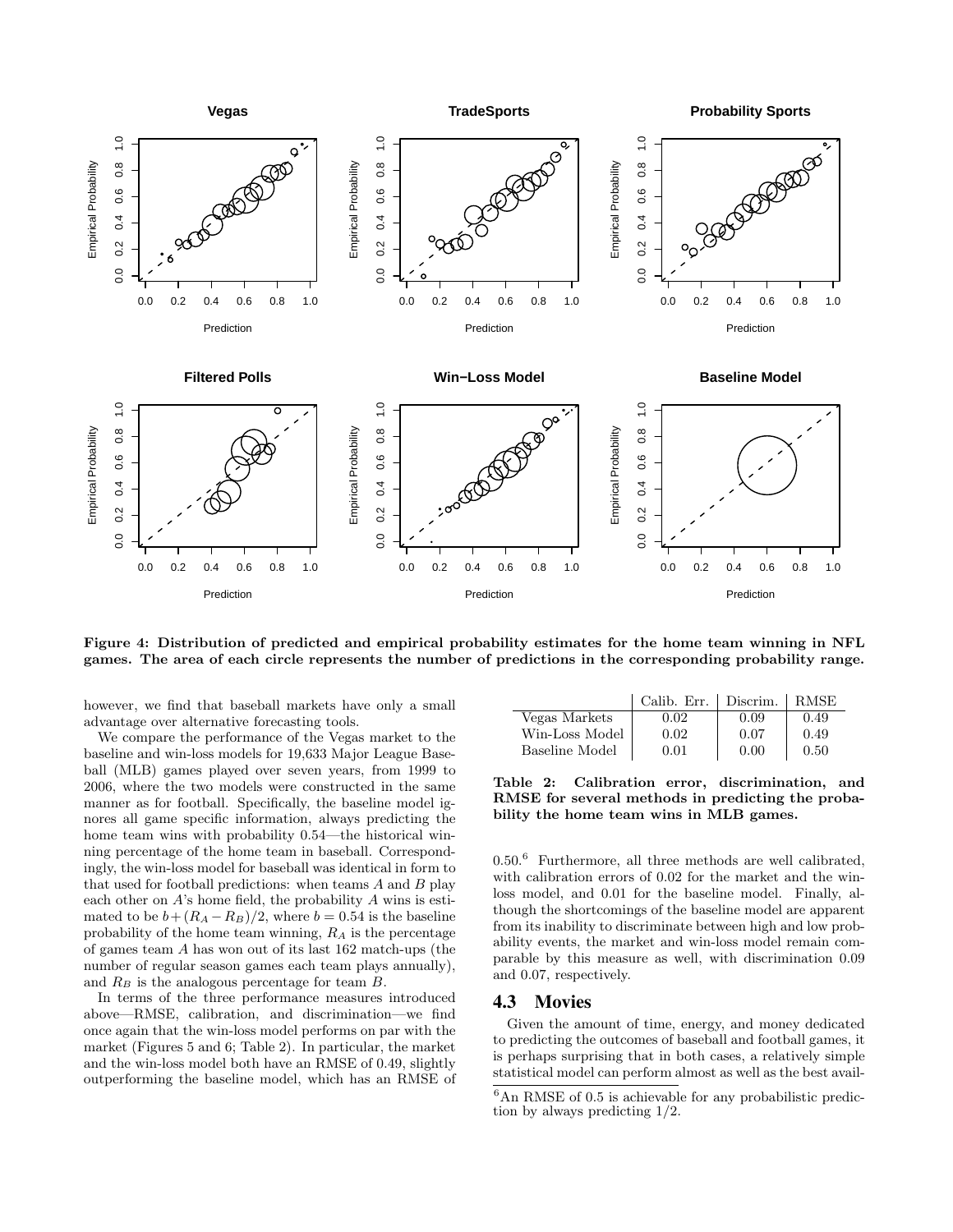

Figure 5: Yearly RMSE performance in predicting the probability of the home team winning in MLB games.

able prediction markets. Knowing this, however, one might still argue that our results merely illustrate that sporting events in general are designed to produce hard-to-predict outcomes, thereby providing the greatest amount of suspense, and hence enjoyment for fans. One might suspect, therefore, that sporting events are systematically different from other domains where events simply transpire in a way that, if planned at all, is certainly not designed to maximize uncertainty. To address this concern, we now consider a very different domain than sports, examining the relative performance of markets and statistical models in predicting the commercial success of movies. As different as movies are from sports, they do share two important features in common: first, they open regularly, and therefore provide a good source of data; and second, they are the subject of a very popular and well-developed prediction market, the Hollywood Stock Exchange (HSX), that has frequently been cited by advocates of prediction markets as evidence of their efficacy [49].

We compare the HSX prediction market to two simple statistical models in predicting opening weekend box-office revenues for 97 feature films released between September 2008 and September 2009.<sup>7</sup> Although our methods are largely similar to those used above, the nature of the phenomenon in question necessitates one modification. Revenue across movies varies over several orders of magnitude, from hun-

$$
\log(\texttt{revenue}) = \beta_0 + \beta_1 \times \log(\texttt{hsx}) + \epsilon
$$

In other words, by fitting the above model we convert raw market prices to box office predictions.



Figure 6: Distribution of predicted and empirical probability estimates for the home team winning in MLB games. The area of each circle represents the number of predictions in the corresponding probability range.

dreds of thousands of dollars to hundreds of millions; therefore, all predictions are made and evaluated on the log scale. As with football and baseball, the baseline statistical model predicts each movie will earn the average amount among all recent movies, which in this case is \$8.1 million (15.9 on the log scale). The second, more informative model incorporates two additional features that have been shown to predict box office revenue [17]: the number of screens on which the movie opens, as reported by the Internet Movie Database (IMDB); and the total number of web searches for the movie in the week leading up to its opening, as recorded by Yahoo! Search.<sup>8,9</sup> We note that search counts are analogous to polling data, and thus this approach is similar in spirit to our analysis of football. Given screen and search data, predictions were generated with a linear model:

$$
log(\texttt{revenue}) = \beta_0 + \beta_1 \times log(\texttt{screens}) + \beta_2 \times log(\texttt{search}) + \epsilon
$$

To guard against overfitting, predictions were made via leave-one-out estimation. That is, a prediction for each of the 97 movies was generated by a model trained on the other 96 movies.

As with football and baseball, we find the market yields predictions that are better, but only slightly so, than those from a relatively simple statistical model (Table 3). Specifically, RMSE is 0.65 for HSX and 0.69 for the screens-search model—a difference of only 6%. Since we measure error for

<sup>&</sup>lt;sup>7</sup>Securities in the Hollywood Stock Exchange are initially tied to opening weekend box office revenue, but are later valued according to a movie's four-week domestic gross. To correct for the fact that an asset's price predicts two related, but distinct, outcomes, we infer the market prediction for opening weekend revenue via a linear model based on the stock price the day before a movie's release:

 ${}^{8}{\rm To}$  compute search query volume, a query was categorized as pertaining to a particular movie if an IMDB link to that movie appeared in the first page of search results. When multiple IMDB links appeared in the result set, the query was categorized according to the top-ranking result from IMDB. Though our analysis uses proprietary search data, query volume is also publicly available from Google Trends (google.com/trends).

There are several other features that could potentially help predict box office revenue—including production and marketing budgets, genre, MPAA rating, and director and actor statistics—and more sophisticated models have in fact been developed that incorporate this additional information [12]. Opting for simplicity, we limit our analysis to screens and search volume.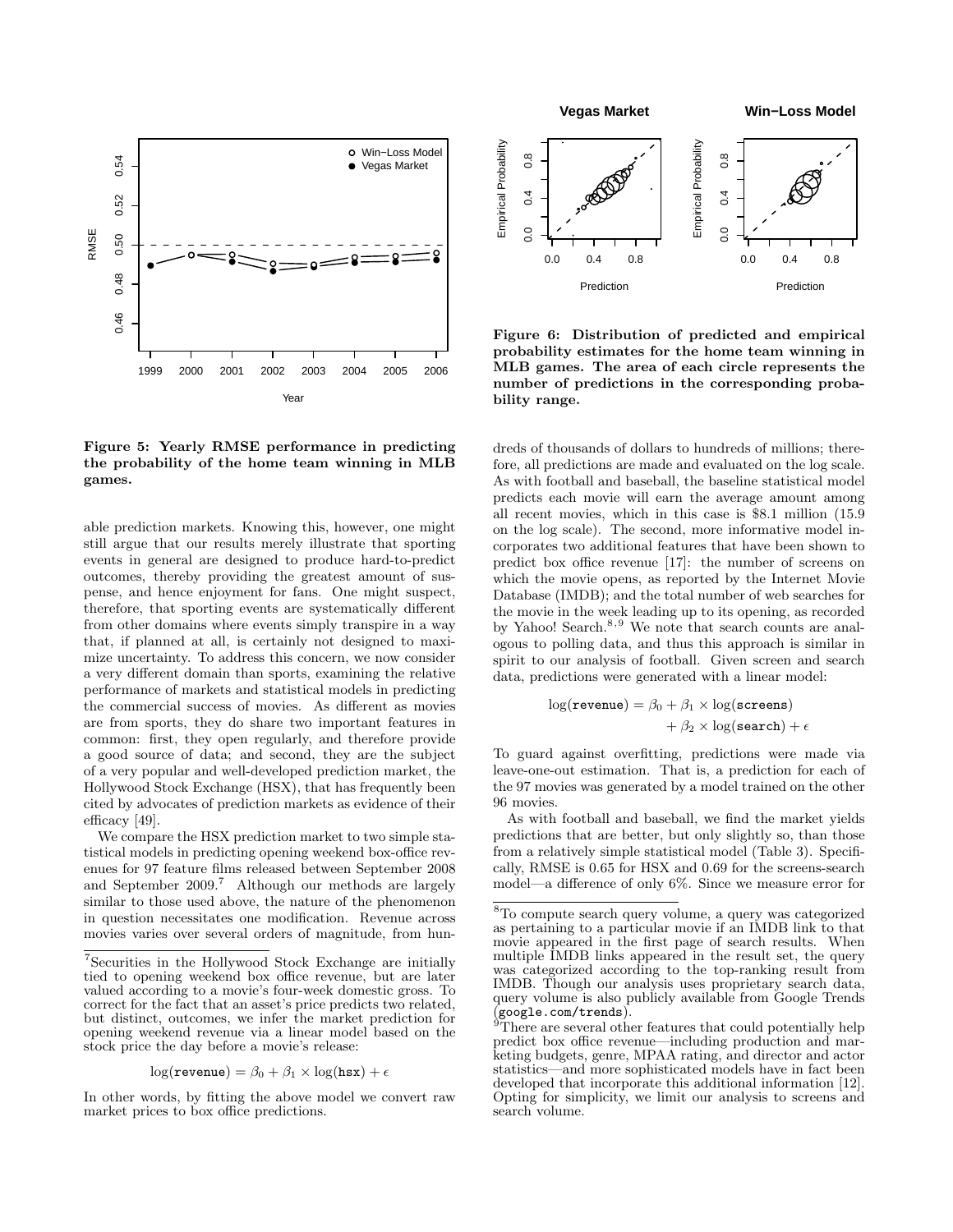

Figure 7: Actual opening weekend box office revenues compared to predictions from HSX and the screens-search model (log scale).



Figure 8: Binned distribution of predicted and actual opening weekend box office revenue (log scale).

movies on the log scale, one can interpret these results as indicating the approximate percent error of each method in predicting opening weekend box office revenue (i.e., HSX is off on average by about 65%, and the screens-search model is off by about 69%). Notably, and in contrast to sporting events, the baseline model does considerably worse than the market, with RMSE of 1.90. As shown in Figure 7, both the market and the screens-search model are reasonably well calibrated, where for ease of comparison with our previous results Figure 8 shows the same data binned. In particular, the calibration error for the model (0.27) is in fact lower than for the market (0.34). Finally, although the baseline model fails to discriminate at all, the market and the screens-search model are again comparable, having discrimination scores of 1.80 and 1.78, respectively.

## 5. DISCUSSION

Advocates of prediction markets tend to emphasize the fact that markets often perform better than alternative forecasting methods. Our results are consistent with this observation, but put them in a different light. Markets, we find, indeed outperform polls and statistical models in predicting outcomes of football and baseball games, as well as movie openings. However, regardless of which performance measure we use—squared error, calibration, or discrimination—

|                      | Calib. Err. | Discrim. | <b>RMSE</b> |
|----------------------|-------------|----------|-------------|
| нsх                  | 0.34        | 1.81     | 0.65        |
| Screens-Search Model | 0.27        | 1.78     | 0.69        |
| Baseline Model       | 0.09        | 0. UU    | 1.90        |

Table 3: Calibration error, discrimination, and RMSE for several methods in predicting the logarithm of opening weekend box office revenue for feature films.

simple forecasting techniques deliver results that are comparable to those of well designed and successful prediction markets. Given the amount of interest in predicting sports and entertainment events, and the plethora of available data, our results challenge the conclusion that markets are superior to alternative prediction mechanisms in substantively meaningful ways.

A natural objection to this interpretation is that it is easier to make predictions for movies than for political outcomes, or that statistical models require a strict regularity and consistency to perform well, and hence question whether our results extend to other domains. Although reasonable, these doubts should be weighed against recent empirical evidence in political and policy analysis. As noted above, in predicting election winners, the Iowa Electronic Markets were outperformed both by statistically corrected polls [10] and by a model based on single-issue voting preferences [18]. Moreover, while not directly assessing markets, one study of expert political predictions found that statistical models outperformed not only individual experts, but also compared favorably with aggregate forecasts [52]. Presumably, properly designed election markets would in time adjust to incorporate predictions from these alternatives. Thus markets in the long run may still regain their performance advantages as suggested by theory. Nevertheless, these findings are consistent with our claim that market and non-market forecasting techniques are often comparable.

A second objection to our conclusion that small differences in performance are not of practical importance is that in some circumstances, such as the Vegas markets themselves or in applications like high-frequency quantitative trading, even small differences may translate into large cumulative advantages. In other words, our conclusion that simple forecasting methods perform on par with markets has useful implications only in domains where incremental improvements are not of practical value. Precisely what constitutes substantive improvement is a difficult question, and one which we do not address in detail; however, we would suggest that differences of the magnitude we have observed here—roughly a few percentage points—are unlikely to qualify in political, policy, and business applications, areas where markets are claimed to have the greatest potential. In part, this is because outcomes of interest in these domains occur relatively infrequently, and in part because any given prediction is likely to be just one component of a decision that may have many other sources of error. For example, it is not obvious how such small differences in, say, the predicted market share of a potential product line would influence a firm's decision about whether or not to invest in developing the product.

A final objection is that we have not analyzed the relative costs of markets, polls, and models, nor have we examined additional features of prediction mechanisms including real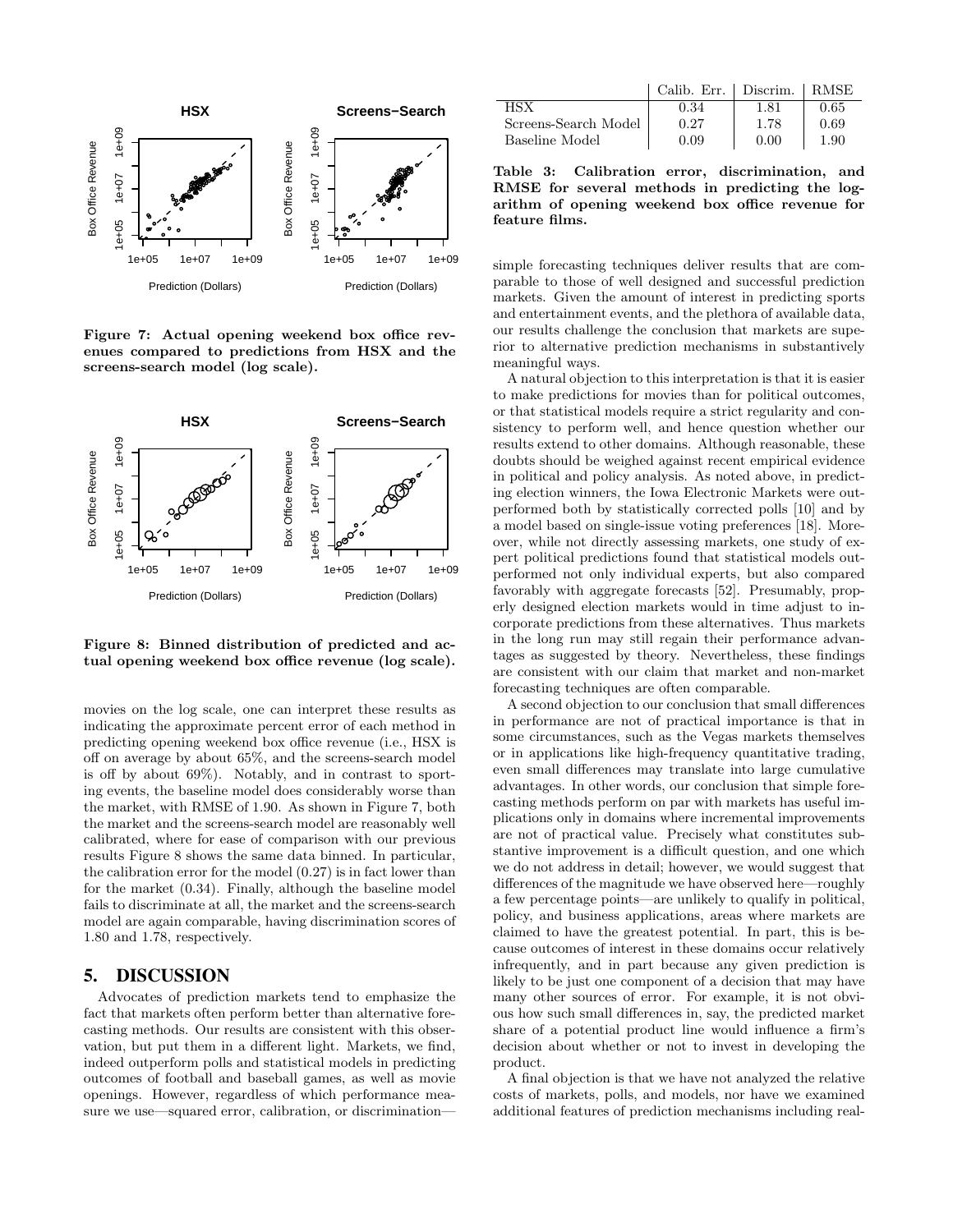time response. For example, the IEM contract for Colin Powell to win the 1996 Republican nomination fell precipitously within minutes of Powell's scheduling of a press conference, as traders inferred that he would announce his withdrawl [2]. Similarly, NFL markets on TradeSports update continuously as the games progress: as teams score points, commit turnovers, etc. It is possible, therefore, that markets are able to update their predictions in the face of new information or changing circumstances much faster than other methods, or that they could do so in a less costly manner, and that for this reason they could retain substantial practical advantages. We suspect, however, that most decision settings do not require instantaneous feedback, and that in many cases properly designed models and polls may be able to react almost as quickly as markets.

To conclude, we note that a body of related work suggests that the exercise of prediction in general is subject to strongly diminishing returns to sophistication, regardless of methodology and domain. For example, in reviewing the forecasting literature in psychology, statistics, and management science, Clemen [8] finds that simple methods of aggregating individual forecasts often work reasonably well relative to more complex combinations. And in a series of papers, Makridakis and colleagues [29, 30, 31] have compared the performance of various forecasting models for time series data, ranging from simple (e.g., exponentially weighted moving averages) to sophisticated (e.g., Box-Jenkins, neural networks, etc.). These studies were different from ours in some important respects: the objects of prediction were time series data, not discrete outcomes; the domain of application was largely economic and business, not sports or entertainment; they considered many statistical models, but no prediction markets or polls; and finally, they used different performance measures. Nevertheless, the high-level result—that simple methods perform almost indistinguishably from the most sophisticated methods—is essentially the same as what we find here. Although we remain enthusiastic about prediction markets, we hope that future research on prediction will place more emphasis on the magnitude of performance differences between alternative methods.

#### Acknowledgments

We thank Brian Galebach for providing the Probability Sports data, and Robin Hanson, Preston McAfee, and David Reiley for helpful conversations and comments.

## 6. REFERENCES

- [1] K. J. Arrow, R. Forsythe, M. Gorham, R. Hahn, R. Hanson, J. O. Ledyard, S. Levmore, R. Litan, P. Milgrom, F. D. Nelson, G. R. Neumann, M. Ottaviani, T. C. Schelling, R. J. Shiller, V. L. Smith, E. Snowberg, C. R. Sunstein, P. C. Tetlock, P. E. Tetlock, H. R. Varian, J. Wolfers, and E. Zitzewitz. The promise of prediction markets. Science, 320(5878):877–878, 2008.
- [2] J. E. Berg, R. Forsythe, F. D. Nelson, and T. A. Rietz. Results from a dozen years of election futures markets research. In C. R. Plott and V. Smith, editors, Handbook of Experimental Economics Results, Volume 1, pages 742–751. North Holland, 2008.
- [3] J. E. Berg and T. A. Rietz. Prediction markets as decision support systems. Information Systems Frontiers, 5(1):79–93, 2003.
- [4] Center for Gaming Research, University of Nevada, Las Vegas. 2008 Nevada gaming statewide revenue breakdown.
- [5] Y. Chen, C. Chu, T. Mullen, and D. Pennock. Information markets vs. opinion pools: An empirical comparison. In Proceedings of the 6th ACM conference on Electronic commerce, page 67. ACM, 2005.
- [6] Y. Chen and A. M. Kwasnica. Security design and information aggregation in markets, 2006.
- [7] J. D. Christiansen. Prediction markets: Practical experiments in small markets and behaviours observed. Journal of Prediction Markets, 1(1), 2006.
- [8] R. Clemen. Combining forecasts: A review and annotated bibliography. International Journal of Forecasting, 5(4):559–583, 1989.
- [9] V. Dani, O. Madani, D. Pennock, S. Sanghai, and B. Galebach. An empirical comparison of algorithms for aggregating expert predictions. In Proceedings of the Conference on Uncertainty in Artificial Intelligence (UAI). Citeseer, 2006.
- [10] R. S. Erikson and C. Wlezien. Are political markets really superior to polls as election predictors? Public Opinion Quarterly, 72(2):190–215, 2008.
- [11] E. Fama. The behavior of stock-market prices. Journal of business, 38(1):34, 1965.
- [12] M. Ferrari and A. Rudd. Investing in movies. Journal of Asset Management, 9(1):22–40, 2008.
- [13] R. Forsythe and R. Lundholm. Information aggregation in an experimental market. Econometrica, 58(2):309–347, 1990.
- [14] R. Forsythe, F. D. Nelson, and G. R. Neumann. Anatomy of an experimental political stock market. American Economic Review, 82(5):1142–1161, 1992.
- [15] R. Forsythe, T. A. Rietz, and T. W. Ross. Wishes, expectations, and actions: A survey on price formation in election stock markets. Journal of Economic Behavior & Organization, 39:83–110, 1999.
- [16] A. Gelman, J. Carlin, H. Stern, and D. Rubin. Bayesian data analysis. Chapman & Hall, 2003.
- [17] S. Goel, J. Hofman, S. Lahaie, D. M. Pennock, and D. J. Watts. What can search predict? Technical Report.
- [18] A. Graefe and J. S. Armstrong. Predicting elections from the most important issue facing the country, 2009.
- [19] R. W. Hahn and P. C. Tetlock, editors. Information Markets: A New Way of Making Decisions. AEI-Brookings Press, 2006.
- [20] R. Hanson. Decision markets. IEEE Intelligent Systems, 14(3):16–19, 1999.
- [21] R. Hanson and R. Oprea. Manipulators increase information market accuracy, 2004.
- [22] R. Hanson, R. Oprea, and D. Porter. Information aggregation and manipulation in an experimental market. Journal of Economic Behavior & Organization, 60(4):449–459, 2006.
- [23] F. A. Hayek. The use of knowledge in society. American Economic Review, 35(4):519–530, 1945.
- [24] P. Healy, J. Ledyard, S. Linardi, and R.J.Lowery. Prediction market alternatives for complex environments. In Conference on Auctions, Market Mechanisms and Their Applications, 2009.